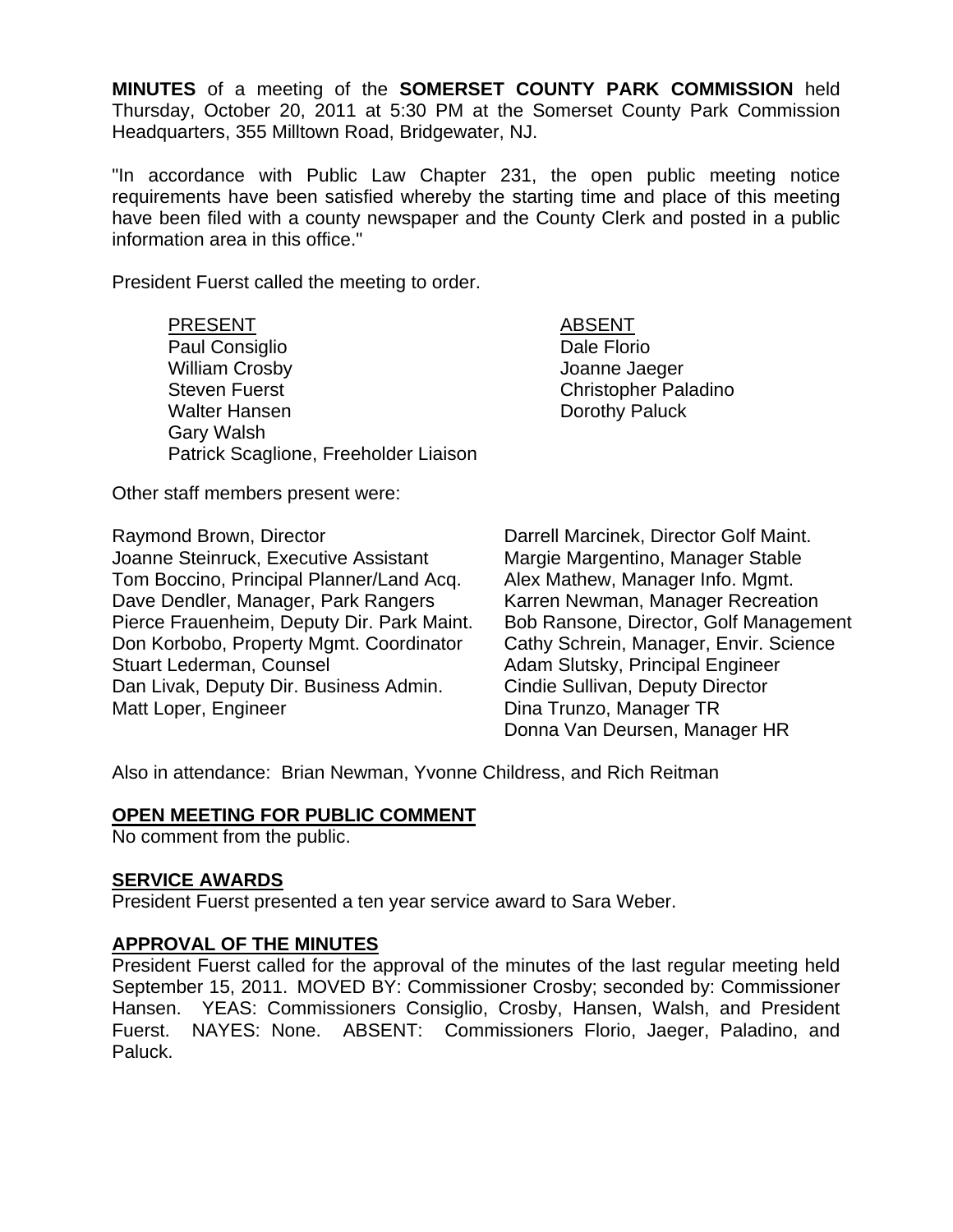President Fuerst called for the approval of the minutes of the last Work Session held on October 13, 2011. MOVED BY: Commissioner Crosby; seconded by: Commissioner Consiglio. YEAS: Commissioners Consiglio, Crosby, Hansen, Walsh, and President Fuerst. NAYES: None. ABSENT: Commissioners Florio, Jaeger, Paladino, and Paluck.

# **APPROVAL OF BILLS FOR PAYMENT**

# **Resolution R11-073 - Payment of Claims**

Resolution authorizing payment of bills for \$1,067,327.11 comprising of check numbers 201818-201843, 202203-202221, 202448-202475, 201844-201900, 202225-202279, 202476-202562, 202563, 202793-202842, and 203192-203279. MOVED BY: Commissioner Consiglio; seconded by: Commissioner Crosby. YEAS: Commissioners Consiglio, Crosby, Hansen, Walsh, and President Fuerst. NAYES: None ABSENT: Commissioners Florio, Jaeger, Paladino, and Paluck.

# **DIRECTOR'S REPORT**

Director Brown submitted a report for the month of September 2011. Ray commented that the Traveling Wall exhibit was a huge undertaking and thanked Cindie Sullivan, Dave Dendler, Pierce Frauenheim, and Karren Newman for all the hard work. Ray also thanked the Freeholders and Commissioners for allowing the Park Commission to be the host for the event.

Commissioner Crosby also thanked the Park Commission for hosting the exhibit and he suggested the commission consider bringing the exhibit back in five years. President Fuerst commented that he attended the closing ceremony and expressed his appreciation of the staff's efforts in hosting the exhibit.

# **COMMISSIONER CORRESPONDENCE**

- 1. Letter from New Jersey Water Supply Authority advising the Schedule of Rates, Charges, and Debt Service Assessments for the Sale of Water from the Raritan Basin System will be published in the December 19, 2011 issue of the N.J. Register for the fiscal year starting July 1, 2012.
- 2. Letter from the Board of Chosen Freeholders thanking the Park Commission for the excellent job on this year's 4H Fair.
- 3. Letter from Township of Warren requesting permission to allow the Blue Ridge Sportsman Club to hunt a portion of the Gaiser property.
- 4. Letter from the Township of Bridgewater requesting permission to hunt portions of the Washington Valley, the Chipmon Tract, and sections of Duke Island Park.
- 5. Letter from VILLEtv thanking the Park Commission staff, in particular Cindie Sullivan, for the assistance in being able to broadcast the Summer Concert Series to people who were not able to attend in person.
- 6. Note of thanks for hosting the County Park Directors' meeting.
- 7. Letter of thanks from Congressman Holt for the invitation to attend the Traveling wall Tribute on Sunday, October 16<sup>th</sup>. The Congressman was unable to attend.
- 8. Letter of thanks from Michael Camerino for hosting the Traveling Wall.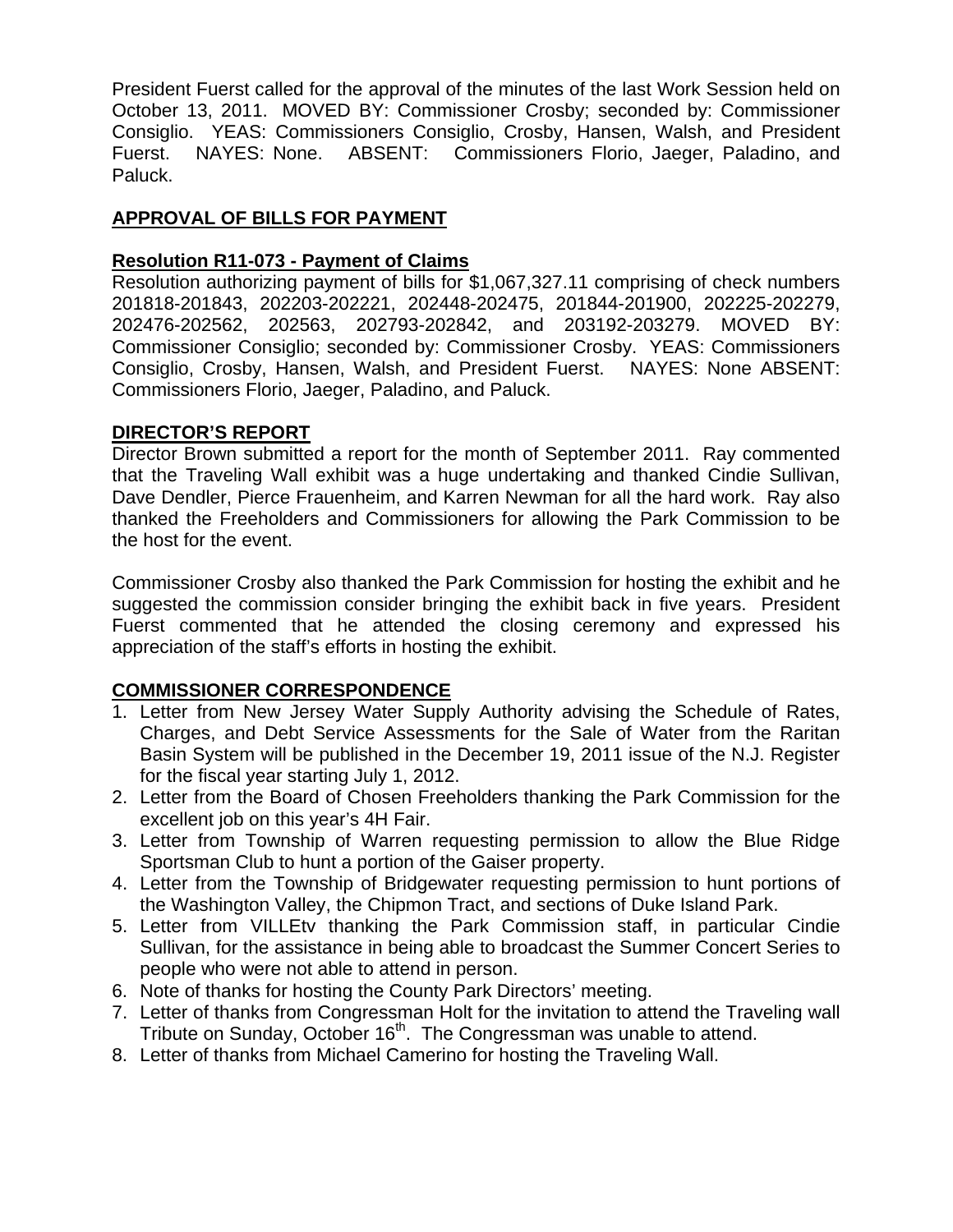# **CONSENT AGENDA**

#### **RESOLUTIONS**

The following resolutions were MOVED BY: Commissioner Crosby; seconded by: Commissioner Consiglio. YEAS: Commissioners Consiglio, Crosby, Hansen, Walsh, and President Fuerst. NAYES: None. ABSENT: Commissioners Florio, Jaeger, Paladino, and Paluck.

### **Resolution R11-074 – Award of Contract to Gavin Electric**

Resolution awards a contract for the relocation and replacement of Park Commission headquarters electrical panels from the basement to the first floor. The cost is not to exceed \$45,000.00

#### **Resolution R11-075 – Approving Printmaking Center License Agreement**

Resolution approves the license agreement for the use of the Ralph T. Reeve Cultural Center for the period of November 1, 2011 through October 31, 2013.

### **Resolution R11-076 – Default Somerset Feed & Grain and Award New Egypt Agway**

Resolution awards a contract for furnishing and delivering of animal feed and supplements. The cost is not to exceed \$10,000.00.

### **Resolution R11-077 – Award of County Co-Op Purchase from Storr Tractor Co.**

Resolution awards a contract for the purchase of a 2011, or current model year, Dakota turf tender. The cost is not to exceed \$12, 598.00.

### **Resolution R11-078 – Accepting Funds from the Somerset County Improvement Authority and Execution of Agreement with New Jersey Arborists for Partial Cleanup of Skillman Village**

Resolution accepts \$18,500 in funds for the purpose of the agreement with The New Jersey Arborists Society for the training and cleanup at Skillman Village.

#### **COMMITTEE REPORTS**

#### **FINANCE**

Commissioner Walsh, Chair of the Committee, submitted a report for the month of September 2011.

There was an extended discussion among the Commissioners regarding the commission's surplus for 2012 and the year's expenditures and revenue. Brian Newman stated that the budget's revenues will be approximately \$650,000.00 less than anticipated but he is not concerned about having money to pay the bills. He also reported that there is still three months left in the year. President Fuerst and Commissioner Walsh expressed their continued concerns about the budget. Commissioner Hansen reported that he felt there is a disconnect between the Commissioners and Brian Newman's interpretation of the budget. Brian Newman offered to hold a special meeting with the Commissioners to discuss the budget and the way it is reported at the commission's monthly meetings.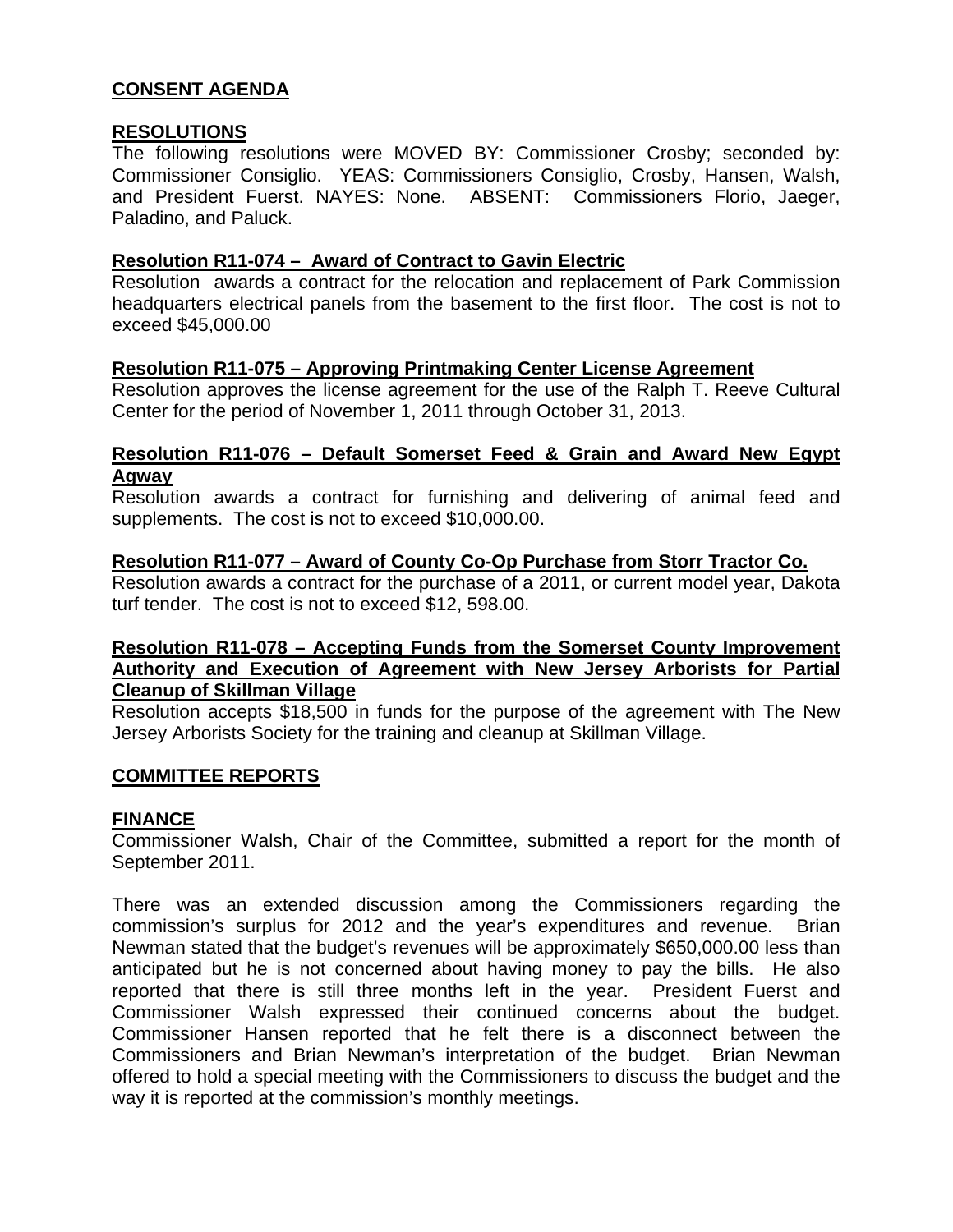# **HUMAN RESOURCES**

Commissioner Consiglio, Chair of the Committee, submitted a report for the month of September 2011.

Donna Van Deursen, Manager, Human Resources reported that the employment vacancies can be found on page 23.

### **LEISURE SERVICES**

A report was submitted for the month of September 2011.

Cindie Sullivan, Deputy Director reported that the RFP's for the annual professional services contracts are available on the website.

Dina Trunzo, Manager Therapeutic Recreation reported that she presented a session for families affiliated with Somerset County Special Child Health Services Case Management on recreation and leisure opportunities. The department is working on planning a fall 2012 adult week-long trip either to Florida or go on a cruise. The department is conducting a new program for children in November during the teacher's convention break. The three-hour program will run in conjunction with a naturalist at the TR Activity Center. Dina is also working on developing a lecture series for families that may include topics such as guardianship, trust accounts, and sessions for grandparents and siblings.

Cathy Schrein, Manager, Environmental Science reported that the 1770's Festival had more than 1,200 people in attendance and also received \$4,000.00 in donations. The EEC will be holding The Nature of Halloween Night Walks on October 28 to 30.

Karren Newman, Manager Recreation reported that the paddle boats and putting course are closed for the season. Mischief Night Madness will be held on October 28 and the Turkey Trot on November 19.

Marge Margentino, Manager Stable reported that the fall introductory trail rides are full and have added a second ride. Naturalist Carrie Springer from the EEC led the fall Nature Ride pointing out various plants and wildlife to participants. The car show had 75 cars and was well received. The Hunter Pace will be held on November 6.

#### **GOLF MANAGEMENT**

A report was submitted for the month of September 2011.

Bob Ransone, Deputy Director Golf Management reported that the County championships are completed and he is busy working on the WAPL. Bob reported that the County Park Foundation has pledged \$30,000 for the event.

# **BUSINESS ADMINISTRATION**

Commissioner Consiglio, Chair of the Committee, submitted a report for the month of September 2011.

Dan Livak, Deputy Director/Business Administration reported that he has been busy working on Hurricane Irene damages and completing FEMA filings. A FEMA Hazard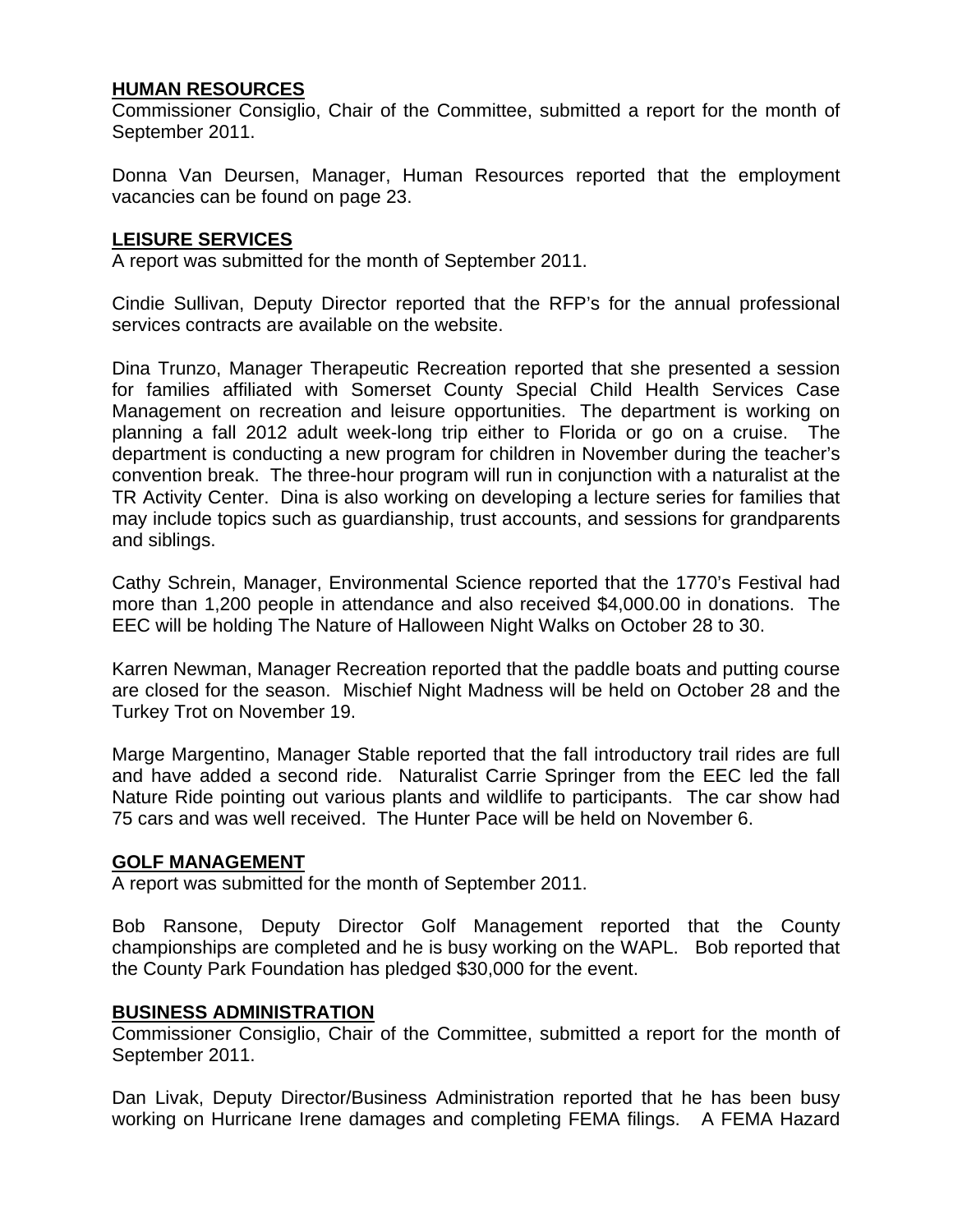Mitigation Grant has been filed for the reimbursement of moving the electric panels to the first floor.

#### **INFORMATION MANAGEMENT**

Commissioner Hansen, Chair of the Committee, submitted a report for the month of September 2011.

Alex Mathew, Manager, Information Management reported that the relocation of the server room to the upper level has been completed and the servers will be moved on Tuesday, October 25.

### **VISITOR SERVICES**

Commission Crosby, Chair of the Committee, submitted a report for the month of September 2011.

Dave Dendler, Manager, Park Rangers reported that he is preparing for the Adopt-A-Boulder to be held on November 5. There will be a new competition held in the afternoon. The Hawk Watch remains open until November 15. The Rangers assisted with an Ortho Employee Volunteer Day at Duke Island Park in cleaning the former power canal and the debris throughout the park resulting from Hurricane Irene.

#### **PROPERTY MANAGEMENT**

Commissioner Consiglio, Chair of the Committee, submitted a report for the month of September 2011.

Don Korbobo, Property Management Coordinator reported that he is preparing a farm bid for three new parcels; two have been created by splitting the former Snearowski farm.

# **PLANNING AND LAND ACQUISITION**

A report was submitted for the month of September 2011.

Tom Boccino, Parks Section Principal Planner, Land Acquisition reported that his report is on page 47.

# **CAPITAL FACILIITES – CONSTRUCTION and ENGINEERING**

A report was submitted for the month of September 2011.

Adam Slutsky, Principal Engineer, reported that there are a number of projects under construction.

# **PARK MAINTENANCE & HORTICULTURE**

Commissioner Consiglio, Chair of the Committee submitted a report for the month of September 2011.

Pierce Frauenheim, Deputy Director Park Maintenance reported that Duke Island Park is clean of debris. The trails have been repaved and are operational. Pierce thanked the Park Rangers and County Engineering for the assistance in cleaning up after